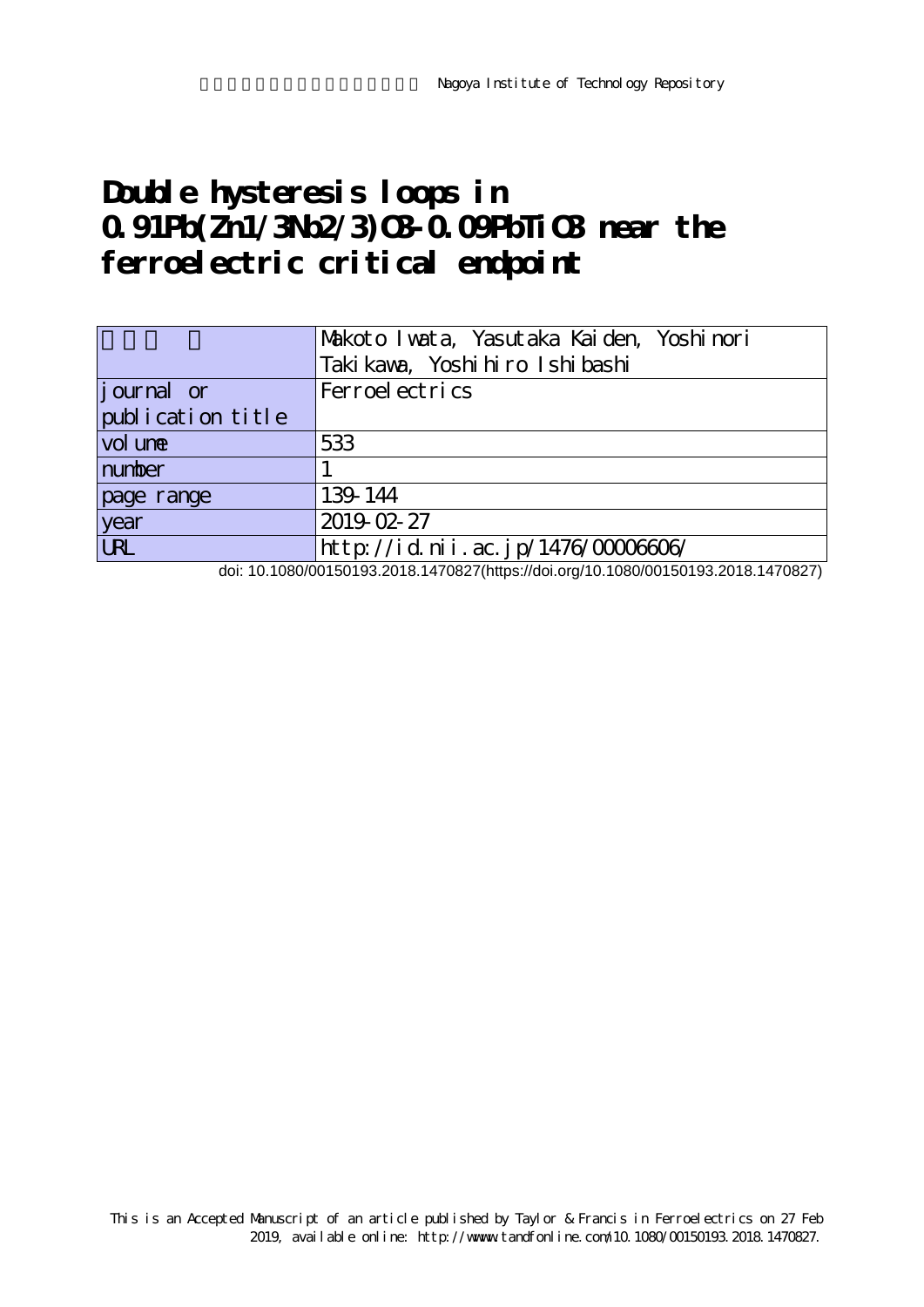### *Double hysteresis loops in PZN-PT*

# **Double hysteresis loops in 0.91Pb(Zn1/3Nb2/3)O3-0.09PbTiO3 near the ferroelectric critical endpoint**

Makoto Iwata,<sup>1</sup> Yasutaka Kaiden,<sup>1</sup> Yoshinori Takikawa,<sup>1</sup> and Yoshihiro Ishibashi<sup>2</sup>

<sup>1</sup> Department of Physical Science and Engineering, Nagoya Institute of Technology, *Nagoya 466-8555, Japan* 

2 *Department of Applied Physics, Nagoya University, Nagoya 464-8603, Japan*

Polarization-electric field hysteresis loops in 0.91Pb(Zn<sub>1/3</sub>Nb<sub>2/3</sub>)O<sub>3</sub>-0.09PbTiO<sub>3</sub> have been investigated near the ferroelectric critical temperature in the bipolar field applied along the  $[001]$ <sub>c</sub> direction in the pseudo-cubic coordinate. The double hysteresis loop has been observed above the transition temperature indicating the field induced transition, and the ferroelectric critical endpoint has been found at 192°C and 1.6 kV/cm. The temperature field phase diagram under the electric field applied along the  $[001]$ <sub>c</sub> direction has been clarified.

**Keywords:** PZN-*x*PT, hysteresis curve, critical endpoint, field-induced phase transition, temperature field phase diagram,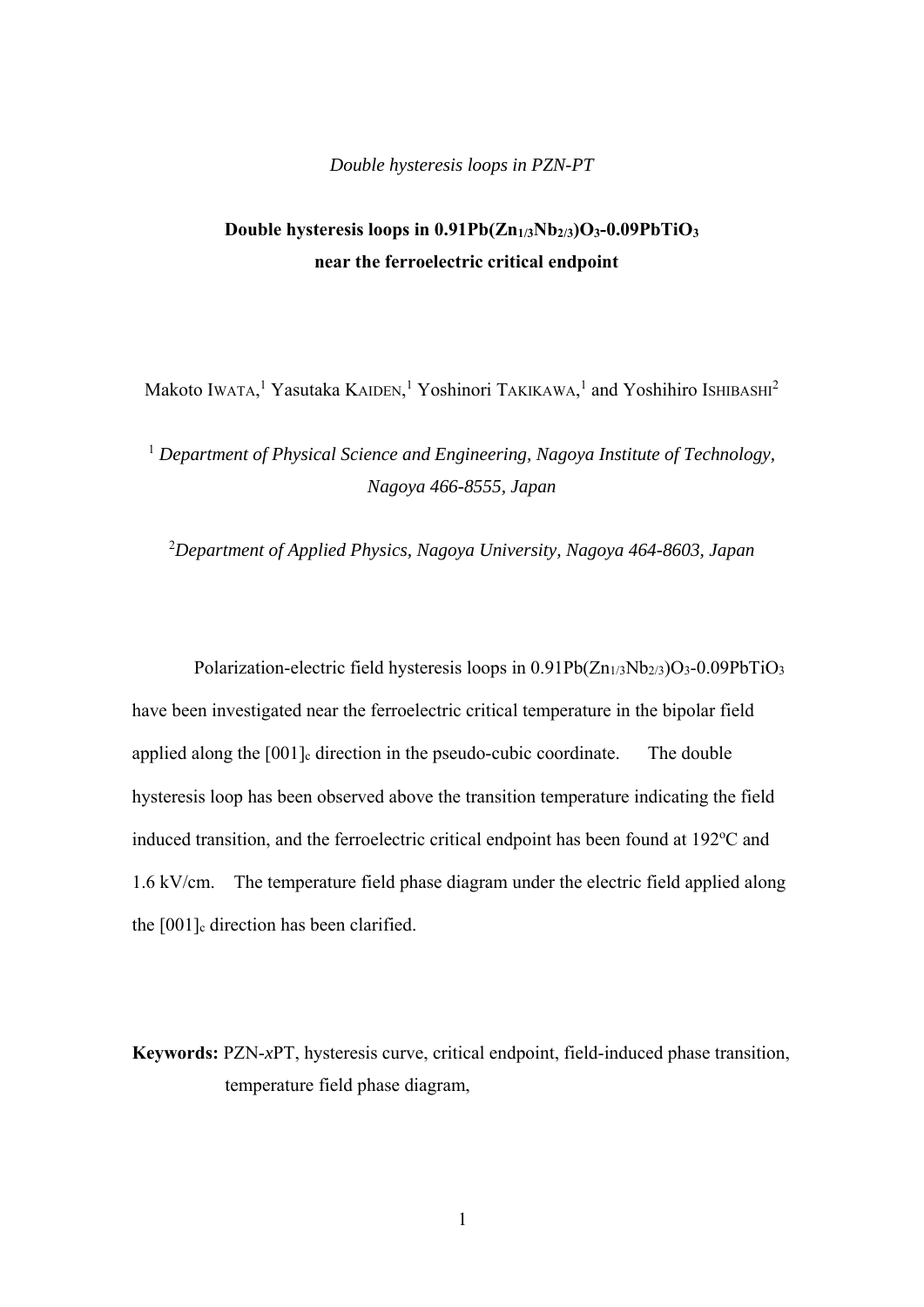#### **1. Introduction**

 Perovskite-type ferroelectrics (1-*x*)Pb(Zn1/3Nb2/3)O3-*x*PbTiO3 (PZN-*x*PT) are important in practical applications because of their high electromechanical coupling coefficient near the morphotropic phase boundary (MPB) located at  $x = 9\%$  [1-3]. PZN-*x*PT, regarded as a relaxor ferroelectric, is known to undergo the diffuse phase transition with a broad peak of the dielectric permittivity as a function of temperature owing to heterogeneity such as polar nanoregions (PNRs), where PNRs form in the paraelectric matrix below the Burns temperature [4]. To explain physical properties in relaxors, the superparaelectric model [5] and the spherical random-bondrandom-field (SRBRF) model [6], assuming the thermal fluctuation of the spontaneous polarization in PNRs, were proposed, whereas Westphal *et al*. proposed the random field model in which the static random field is assumed to induce PNRs [7]. Thus, the mechanism for appearance of relaxor properties seems to be still controversial.

 Kutnjak *et al*. discovered the ferroelectric critical endpoint (CEP) on the concentration-temperature-field phase diagram in (1-*x*) Pb(Mg1/3Nb2/3)O3-*x*PbTiO3 (PMN-*x*PT), which is an isomorphous compound of PZN-*x*PT of the present interest, and they claimed that the giant electromechanical response in PMN-*x*PT is consistent with the existence of CEP in addition to MPB [8]. CEP in PMN-*x*PT has been extensively investigated in details by many authors [9-14], and the understanding of CEP in PMN-*x*PT has been established.

With respect to PZN-*x*PT ( $x = 8\%$ ), the temperature-field phase diagram has been reported by means of the neutron diffraction [15]. In a series of our studies, we have investigated the field-induced phase transition in PZN-*x*PT including CEP by measuring the permittivity under the dc biasing field [16-19], and have proposed the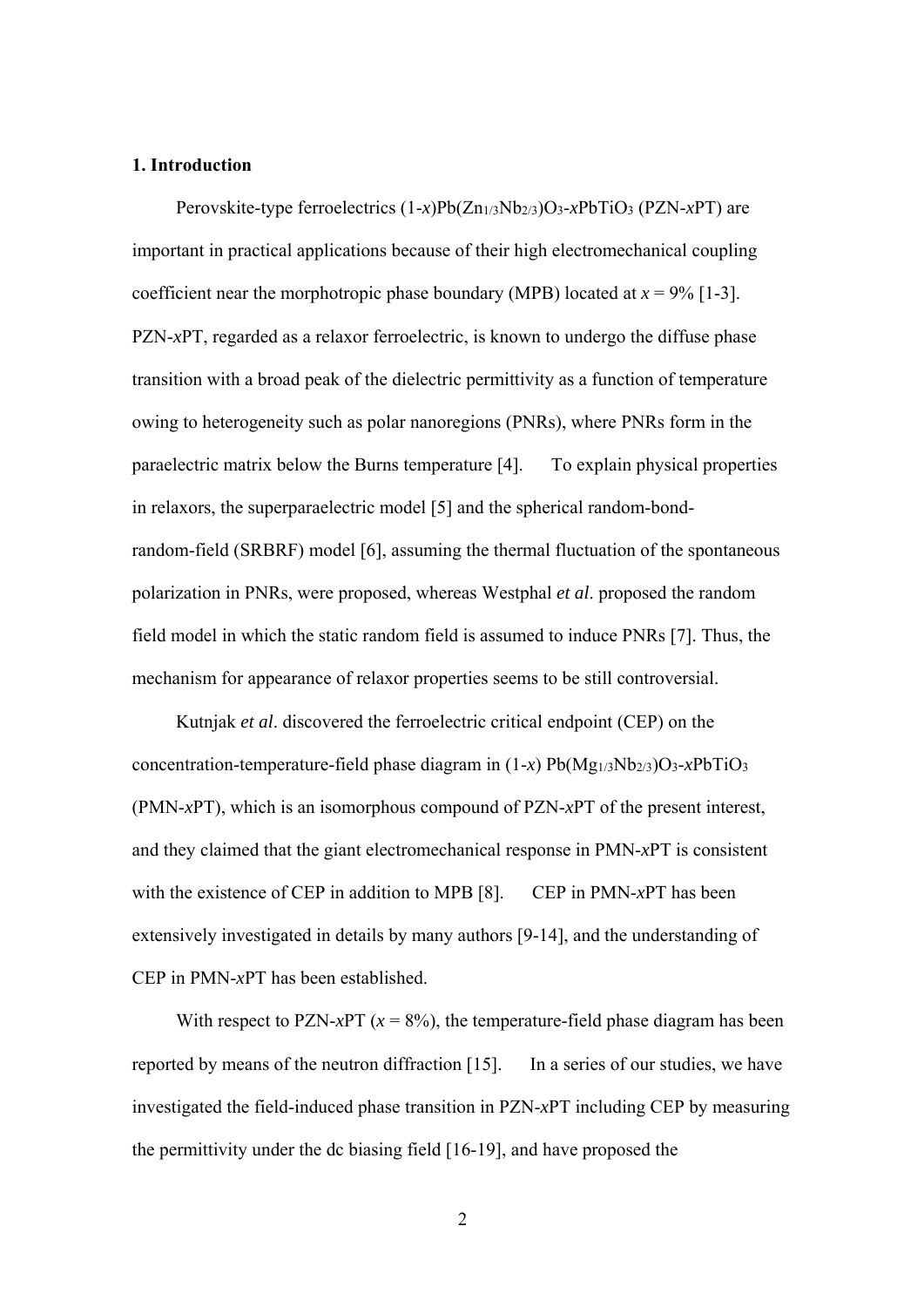temperature-concentration-field phase diagram in PZN-*x*PT mixed crystal system [20]. In ref. [20], we have claimed that the decrease of heterogeneity owing to the applied electric field may make the phase transition become sharper, since the diffuseness of the phase transition is known to come from the heterogeneity of the polarization in the sample. The temperature-field phase diagram in perovskite-type ferroelectric materials was discussed based on the Landau-Devonshire free energy [21].

On the other hand, it is well-known that the field induced transition and the ferroelectric CEP can be observed by the polarization-electric field (p-E) hysteresis loop with the Sawyer-Tower circuit. However, the double hysteresis loop due to the field-induced transition in PZN-*x*PT has not been reported yet, as far as the authors know. Under this circumstance, in the present study, to reinforce our previous conclusion that the CEP certainly exists, we have observed the double hysteresis loop in PZN-9%PT showing the field induced transition above the first-order transition temperature.

# **2. Experimental**

 Single crystals of PZN-9%PT used in our experiments were acquired from Microfine materials technologies in Singapore. The typical size in platelike samples perpendicular to the [001]<sub>c</sub> direction is  $3\times3\times0.2$  mm<sup>3</sup>, where the subscript c in [001]<sub>c</sub> indicates the pseudo-cubic coordinate.

 For the measurement of the dielectric permittivity, the sample plates with Au electrodes deposited on their faces were prepared. Measurements of the permittivity in the dc biasing field were carried out using an impedance/gain phase analyser (NF ZGA5900) and a high-voltage amplifier (Trek 609E-6) used as a high-voltage source.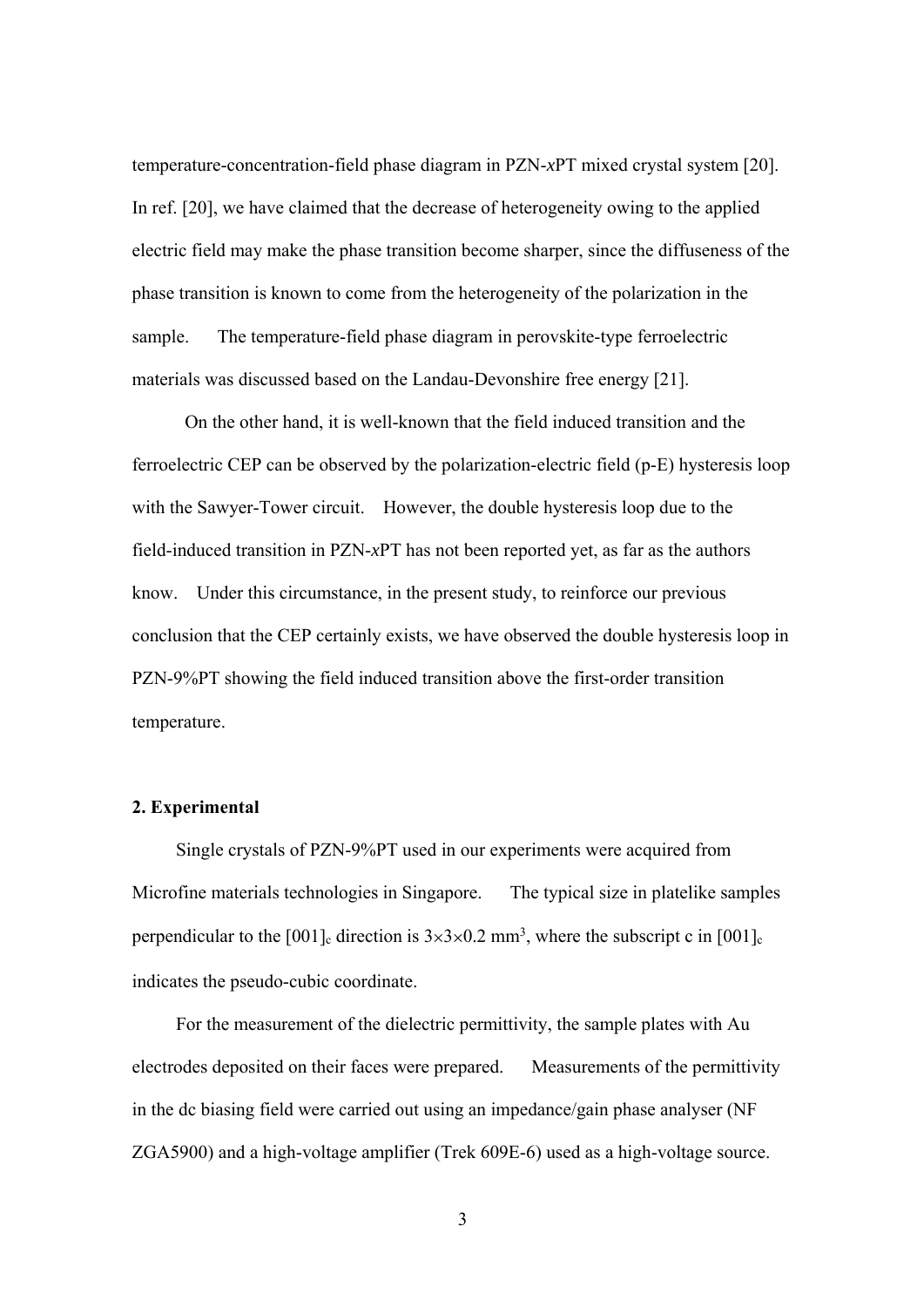In our measurement system, an ac probe voltage to measure the dielectric permittivity is about 100 mV, and the maximum value of the dc biasing voltage to the sample during the measurement is 800V. Complex dielectric permittivities,  $\varepsilon'$  and  $\varepsilon''$ , were obtained at 41 frequencies in the range from 100 Hz to 1 MHz after carefully removing the effects of the stray capacitance and residual impedance in the system [22].

# **3. Results and Discussions**

 Figures 1(a)-(c) show temperature dependences of the dielectric permittivities under the dc biasing field of 0, 1.6, and 2.0 kV/cm along the  $[001]$ <sub>c</sub> direction in PZN-9%PT measured on heating, respectively. The frequencies of the ac probe field are 0.1, 1, 10, and 100 kHz. It is seen that almost no dielectric dispersion appears in those measurement frequencies. The broad peak at 189  $\degree$ C under no field in Fig. 1(a) changes to the sharp phase transition with approaching  $E = 1.6 \text{ kV/cm}$  shown in Fig.  $1(b)$ , and above this field, a broad peak appears again (see Fig.  $1(c)$ ). This indicates that CEP exists in the vicinity of  $E = 1.6$  kV/cm. In our experiment, we have confirmed that no thermal hysteresis of the dielectric permittivity appears near the CEP within experimental error.

Figures 2(a)-(d) demonstrate the p-E hysteresis loops at 200, 192, 187, and 170 $\textdegree$ C, respectively. The measurement frequency is 6 Hz. As temperature decreases from  $200^{\circ}$ C (Fig. 2(a)), nonlinearity in the closed p-E loop increases, and the ferroelectric CEP appears at 192 °C (Fig. 2(b)). Below the critical temperature, the closed  $p-E$ loop changes into the double hysteresis loop as shown in Fig. 2 (b), indicating the field induced transition. In the ferroelectric phase, the normal (single) hysteresis loop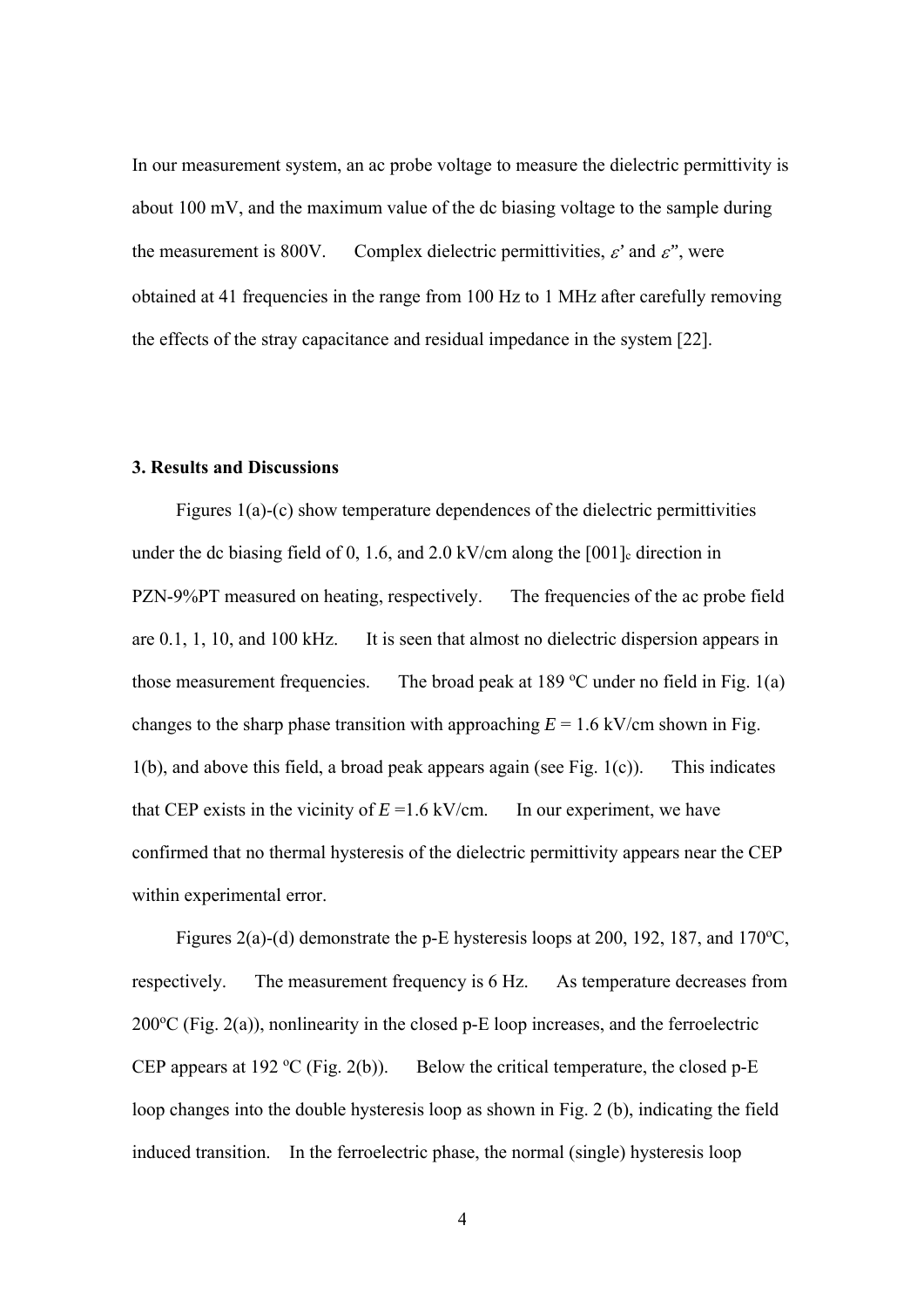showing the polarization reversal appears as shown in Fig. 2(d). Based on our result of the p-E loop observation, the critical temperature and critical field are determined to be 192 $\rm{^{\circ}C}$  and 1.6 kV/cm, respectively. The detailed discussion of the p-E loop near the transition temperature was reported on the basis of the Landau-type free energy [23].

 Figure 3 shows temperature-field phase diagrams with the electric field applied along the [001]<sub>c</sub> direction in PZN-9%PT. Transition points determined from p-E hysteresis loops are shown by open squares, and those determined from the temperature dependences of the permittivities under the dc biasing fields are shown by open circles. The line is the eye-guide for the cubic-tetragonal phase boundaries. The characters C and T show the cubic and tetragonal symmetries, respectively. The characters in the parentheses indicate the rigorous symmetry of the system, including the one of the electric field. The critical endpoint determined in our experiment is 192°C and 1.6 kV/cm, and is shown with the solid circle. This indicates that CEP determined from both methods is consistent.

 On the other hand, it is seen in Fig. 3 that only the phase transition temperature in the zero biasing field deviates markedly on the temperature-field phase diagram, while PZN-9%PT behaves as a normal ferroelectric material under the biasing field above about  $E = 0.28$  kV/cm. This indicates that the biasing field decreases the effect of the heterogeneity of the polarization such as PNRs. The relaxor property may remain in the small field range below about  $E = 0.28 \text{ kV/cm}$  in PZN-9%PT, because the heterogeneity cannot be completely suppressed.

#### **4. Conclusion**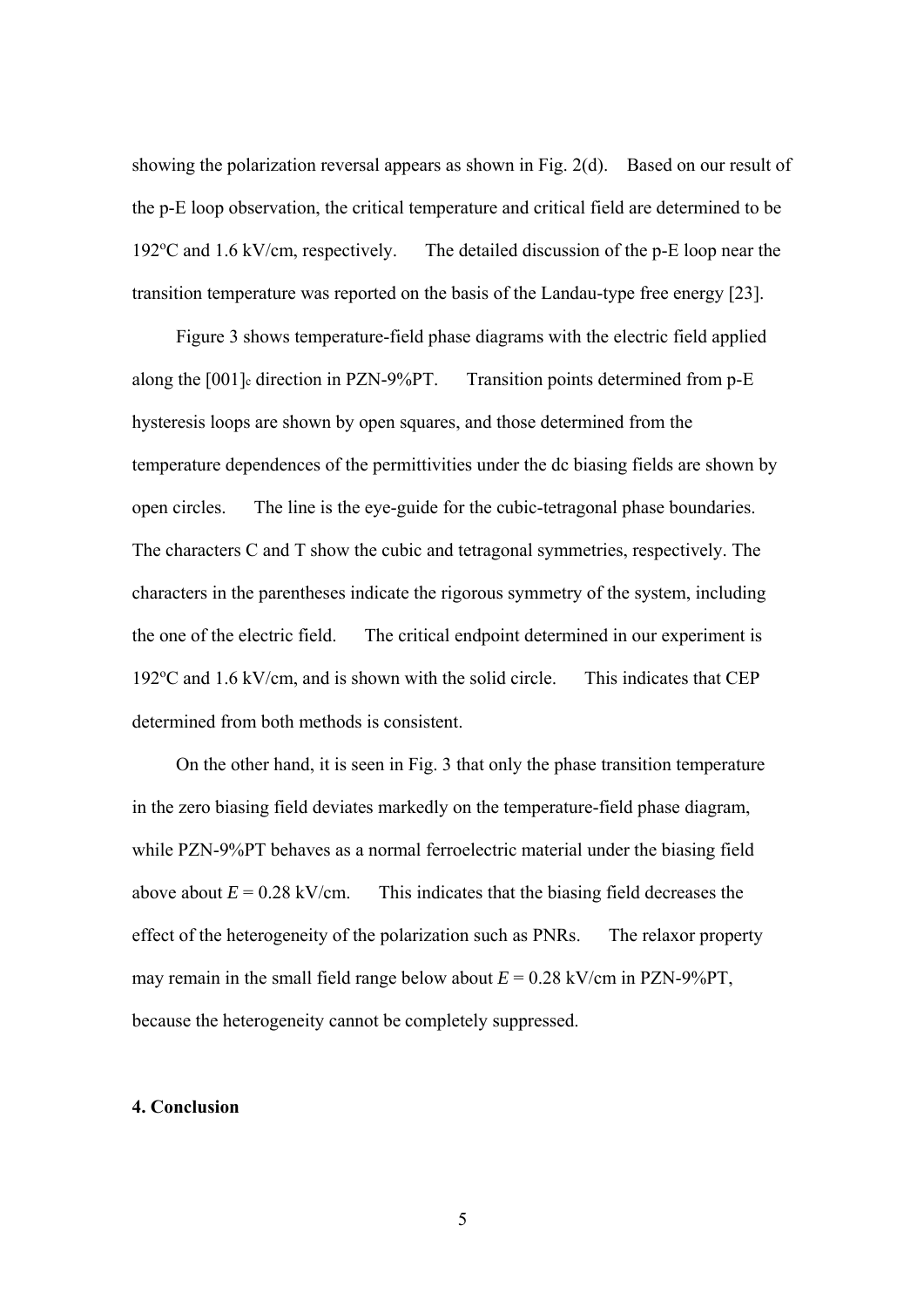In the present study, temperature dependences of the permittivity under dc field and p-E hysteresis loops in PZN-9%PT have been investigated in the field applied along the [001]<sub>c</sub> direction. The double hysteresis curve has been observed above the transition temperature indicating the field-induced phase transition. The temperature field phase diagram under the electric field applied along the  $[001]$ <sub>c</sub> direction has been clarified. CEP has been found at  $T_{CEP} = 192$ °C and  $E_{CEP} = 1.6$  kV/cm. We conclude that the relaxor property in PZN-9%PT is almost all suppressed in the dc field range above about  $E = 0.28$  kV/cm.

#### **Acknowledgments**

This work was supported in part by JSPS KAKENHI Grant Numbers JP16K13820 to MI.

# **References**

- 1. Kuwata J, Uchino K, and Nomura S: Dielectric and Piezoelectric Properties of 0.91Pb(Zn1/3Nb2/3)O3-0.09PbTiO3 Single Crystals. Jpn. J. Appl. Phys. 1982; **21**: 1298-1302.
- 2. Park S-E and Shrout TR: Ultrahigh strain and piezoelectric behavior in relaxor based ferroelectric single crystals. J. Appl. Phys. 1997; **82**: 1804-1811.
- 3. Samara GA: *Solid State Physics*, vol. 56: Ehrenreich H, Spaepen F, eds. Advances in Research and Applications. New York: Academic Press; 2001: 239-458.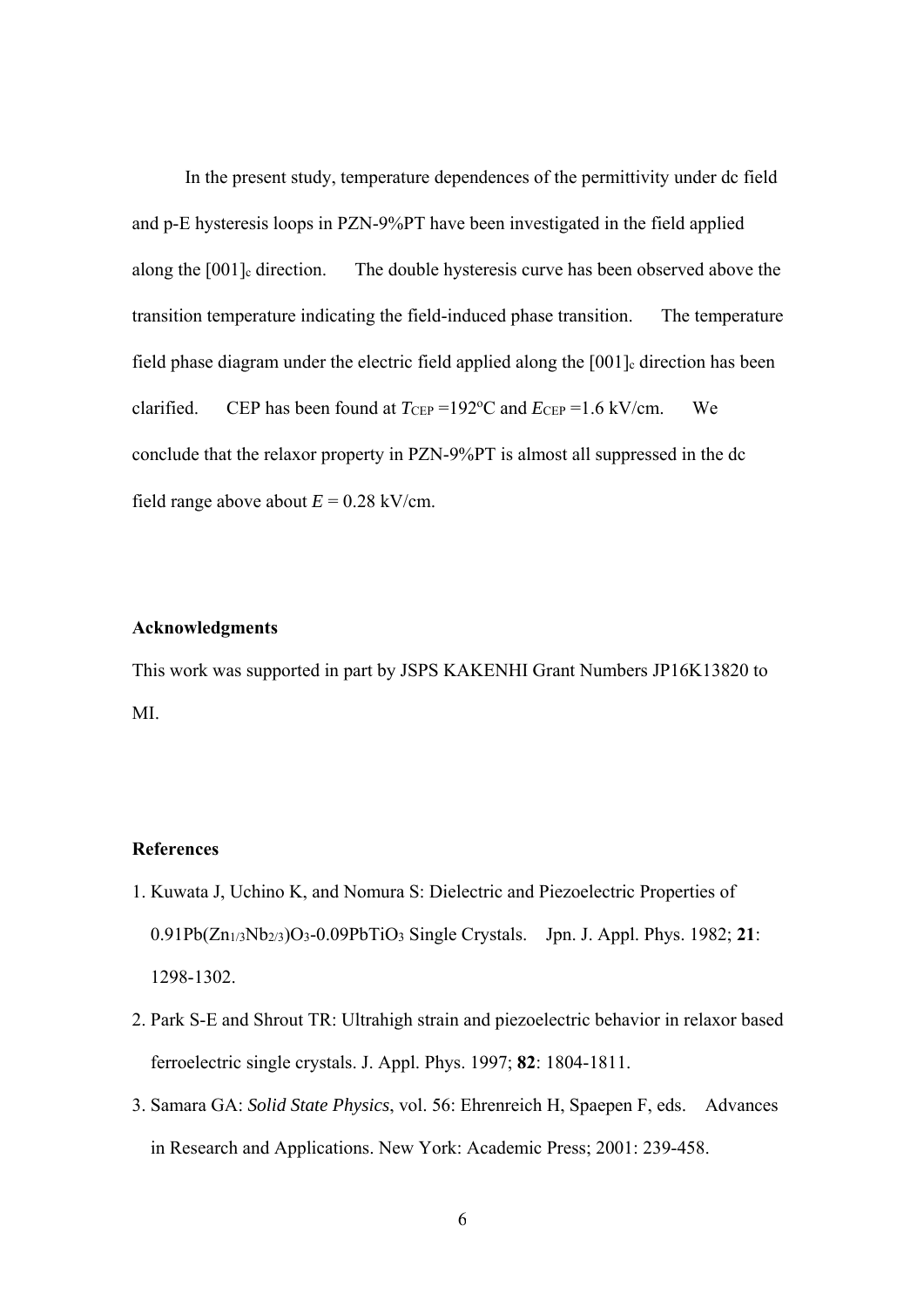- 4. Burns G and Dacol FH: Glassy Polarization Behavior in Ferroelectric Compounds Pb(Mg1/3Nb2/3)O3 and Pb(Zn1/3Nb2/3)O3. Solid State Commun. 1983; 48: 853-856.
- 5. Cross LE: Relaxor ferroelectrics. Ferroelectrics 1987; 76: 241-267.
- 6. Pirc R and Blinc R: Spherical random-bond–random-field model of relaxor ferroelectrics. Phys. Rev. B 1999; 60: 13470-13478.
- 7. Westphal V, Kleemann W, and Glinchuk MD: Diffuse Phase Transitions and Random-Field-Induced Domain States of the "Relaxor" Ferroelectric PbMg1/3Nb2/3O3. Phys. Rev. Lett. 1992; 68: 847-580.
- 8. Kutnjak Z, Petzelt, and Blinc R: The giant electromechanical response in ferroelectric relaxors as a critical phenomenon. Nature 2006; 441: 956-959.
- 9. Raevskaya SI, Emelyanov AS, Savenko FI, Panchelyuga MS, Raevski IP, Prosandeev SA, Colla EV, Chen H, Lu SG, Blinc R, Kutnjak Z, Gemeiner P, Dkhil B, and Kamzina LS: Quasivertical line in the phase diagram of single crystals of PbMg<sub>1/3</sub>Nb<sub>2/3</sub>O<sub>3</sub>-*x*PbTiO<sub>3</sub> ( $x = 0.00, 0.06, 0.13,$  and 0.24) with a giant piezoelectric effect. Phys. Rev. B 2007; 76: 060101(R).
- 10. Vugmeister BE and Rabitz H: Kinetics of electric-field-induced ferroelectric phase transitions in relaxor ferroelectrics. Phys. Rev. B 2001; 65: 024111/1-4.
- 11. Dkhil B and Kiat JM: Electric-field-induced polarization in the ergodic and nonergodic states of PbMg1/3Nb2/3O3 relaxor. J. Appl. Phys. 2001; **90**: 4676-4681.
- 12. Kutnjak Z, Blinc R, and Ishibashi Y: Electric field induced critical points and polarization rotations in relaxor ferroelectrics. Phys. Rev. B 2007; 76: 104102/1-8.
- 13. Iwata M and Yokoi R, Sugiyama Y, Maeda M, Tachi Y, and Ishibashi Y: Temperature-Field Phase Diagrams in  $Pb(Mg_{1/3}Nb_{2/3})O_3-29.5\%PbTiO_3$ . Ferroelectrics 2014; 462:19-27.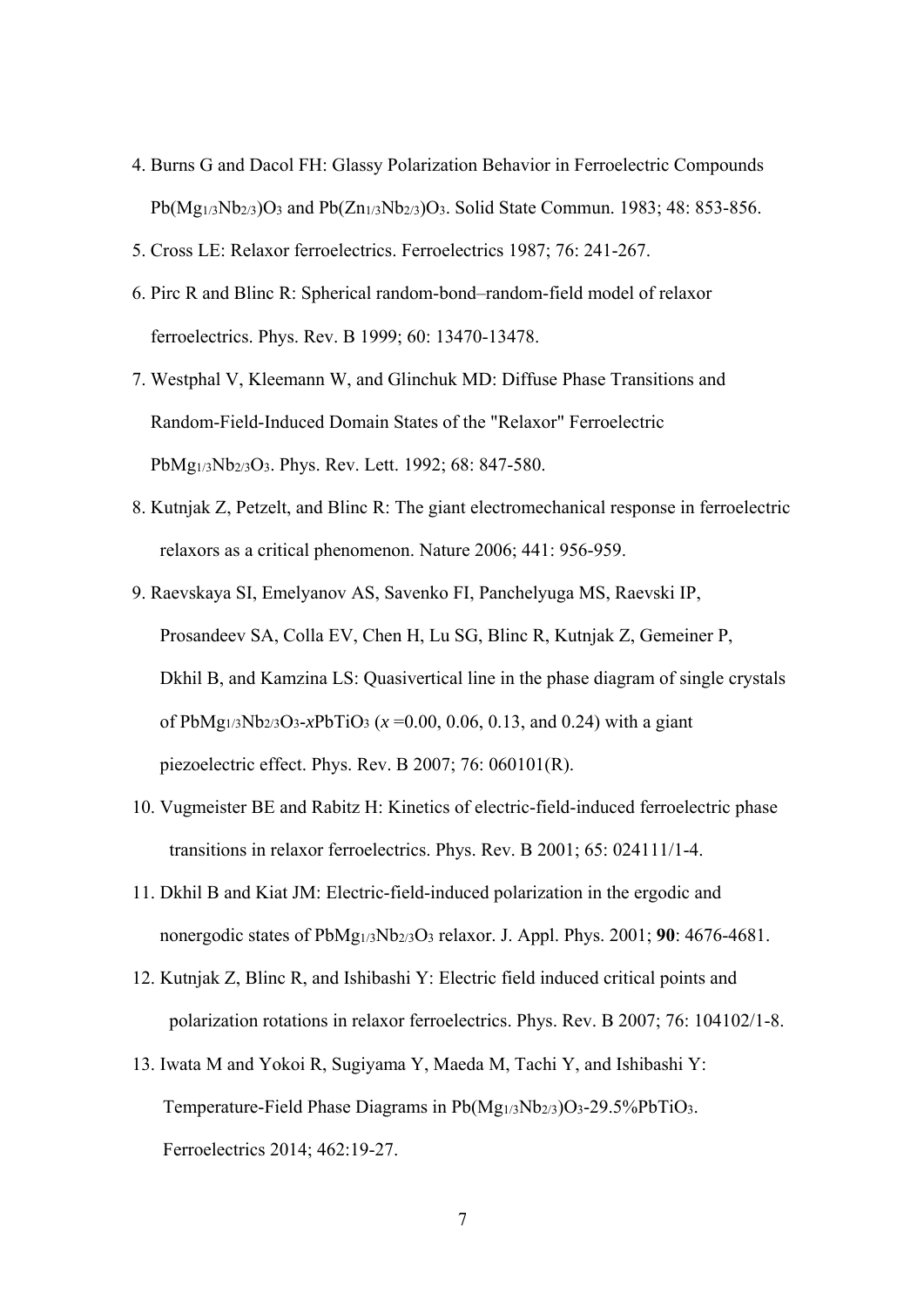- 14. Dul'kin E, Mojaev E, Roth M, Raevski IP, and Prosandeev SA: Nature of thermally stimulated acoustic emission from PbMg<sub>1/3</sub>Nb<sub>2/3</sub>O<sub>3</sub>-PbTiO<sub>3</sub> solid solutions. Appl. Phys. Lett. 2009; 94: 252904/1-3.
- 15. Ohwada K, Hirota K, Rehrig PW, Fujii Y, Shirane G. Neutron diffraction study of field-cooling effects on the relaxor ferroelectric  $Pb[(Zn_{1/3}Nb_{2/3})_{0.92}Ti_{0.08}]O_3$ . Phys. Rev. B 2003; **67**: 094111.
- 16. Iwata M, Iijima N, Maeda M, and Ishibashi Y: Temperature–field phase diagrams in Pb(Zn<sub>1/3</sub>Nb<sub>2/3</sub>)O<sub>3</sub>-4.5%PbTiO<sub>3</sub> II. Ceramics International 2013; 39: S75-S79.
- 17. Iwata M, Tanaka K, Maeda M, and Ishibashi Y: Detailed Investigation of Temperature-Field Phase Diagrams in  $Pb(Zn_{1/3}Nb_{2/3})O_3-9\%PbTiO_3$ . Ferroelectrics 2012; 440: 67-74.
- 18. Iwata M, Iijima N, and Ishibashi Y: Temperature-Field Phase Diagrams in Pb(Zn1/3Nb2/3)O3-4.5%PbTiO3. Ferroelectrics 2012; 428: 1-7.
- 19. Iwata M, Iijima N, and Ishibashi Y: Field-Induced Phase Transition between Tetragonal and Rhombohedral Phases in Pb(Zn<sub>1/3</sub>Nb<sub>2/3</sub>)O<sub>3</sub>-8%PbTiO<sub>3</sub>. Jpn. J. Appl. Phys. 2010; **49**: 09ME01/1-3.
- 20. Iwata M, Nagahashia R, Maeda M, and Ishibashi Y: Stable ferroelectric phases and electric field effect in a relaxor solid solution system Pb(Zn1/3Nb2/3)O3-*x*PbTiO3. Phase Transitions. 2015; **88**: 306-319.
- 21. Iwata M, Kutnjak Z, Ishibashi Y, and Blinc R: Theoretical analysis of the temperature-field phase diagrams of perovskite-type ferroelectrics. J. Phys. Soc. Jpn. 2008; 77: 034703/1-3.
- 22. Iwata M, Tanaka K, Maeda M, and Ishibashi Y: Dielectric tunability near critical endpoint in  $Pb(Zn_{1/3}Nb_{2/3})O_3-PbTiO_3$ . Jpn. J. Appl. Phys. 2014; 53: 038004/1-3.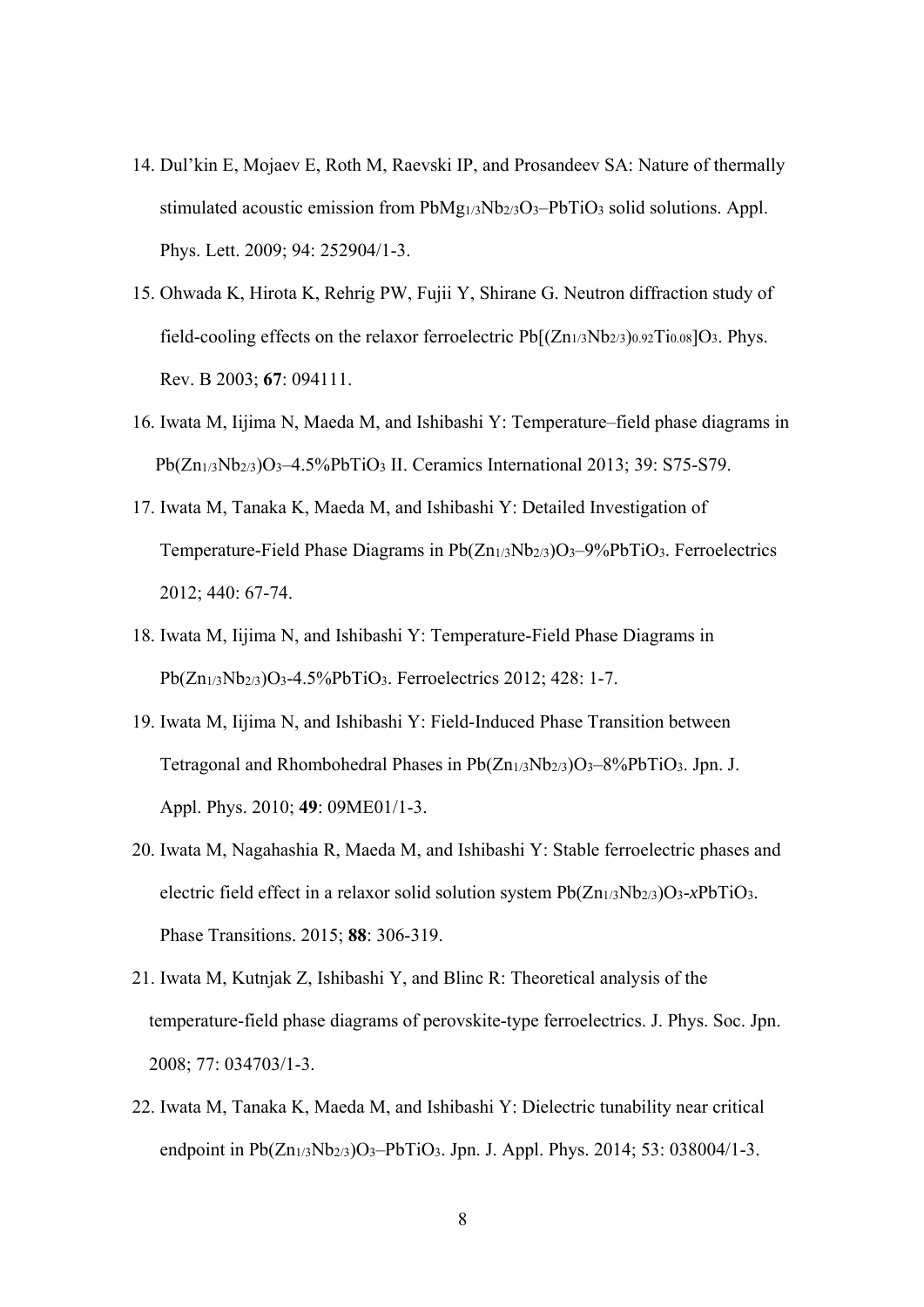23. Iwata M and Ishibashi Y: Phenomenological Theory in Dielectric Tunable Materials with the Tristable States. Ferroelectrics 2016; 503: 7-14.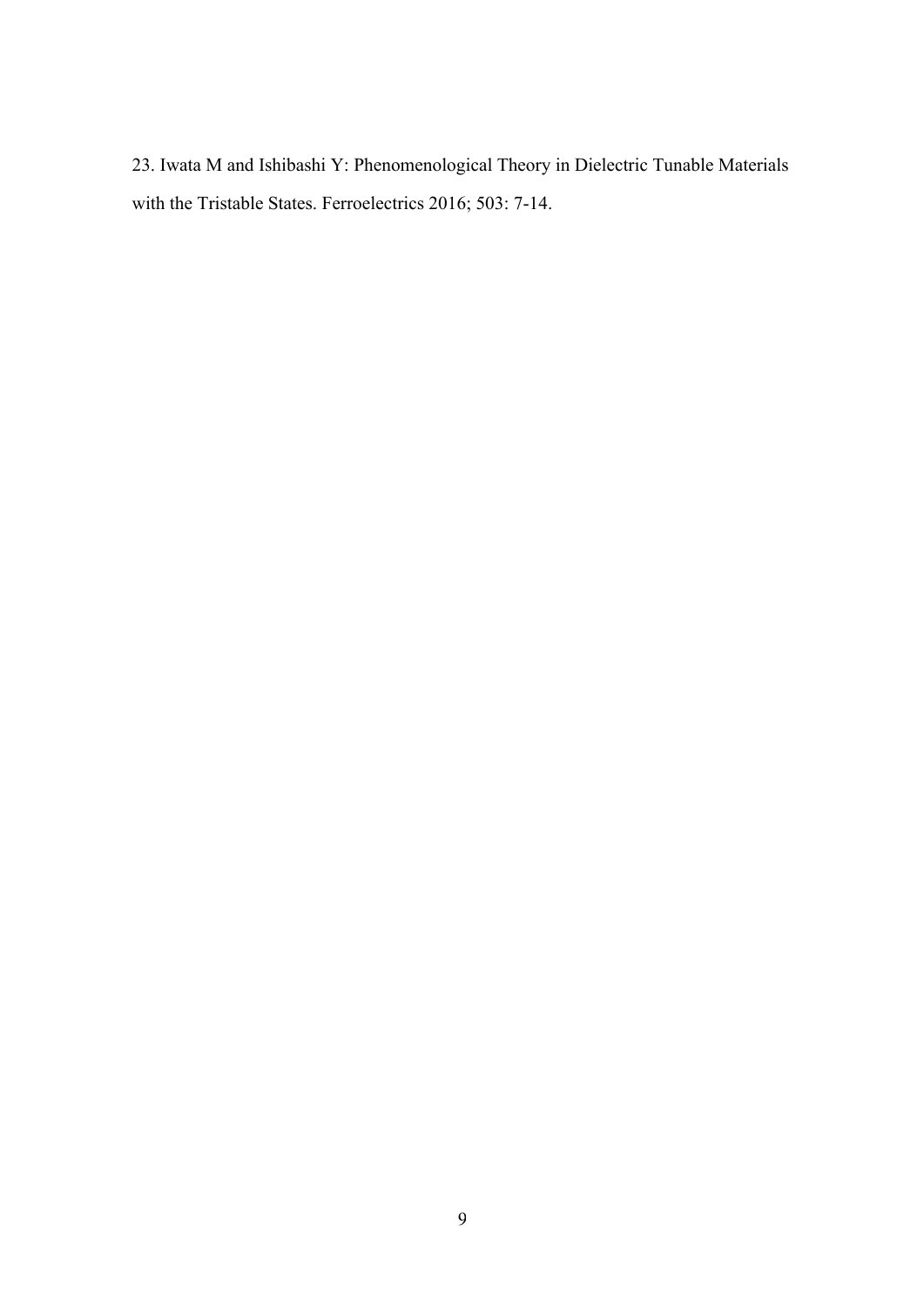#### **Figure captions**

- Fig. 1. Temperature dependences of dielectric permittivities on heating under dc biasing fields applid along the [001]<sub>c</sub> direction in PZN-9%PT, where frequencies are 0.1, 1, 10, and 100 kHz. The dc biasing fields *E* are (a) 0, (b) 1.6, and (c) 2.0 kV/cm.
- Fig. 2. P-E hysteresis loops under electric fields applied along  $[001]_c$  direction in PZN-9%PT, where frequency of the elelctric field is 6 Hz. Temperatures *T* are (a) 200, (b) 192, (c) 187, and (d) 170°C.
- Fig. 3. Temperature-field phase diagram with electric field applied along [001]<sub>c</sub> direction in PZN-9%PT. Transition points determined from p-E hystetresis loops are shown by open squares, and those determined from temperature dependence of the permittivities under dc biasing fields are shown by solid circles. Line is eye-guide for the concerned phase boundary. Characters C and T show the cubic and tetragonal symmetries, respectively. Characters in the parentheses indicate the rigorous symmetry under the electric field along the  $[001]_c$  direction.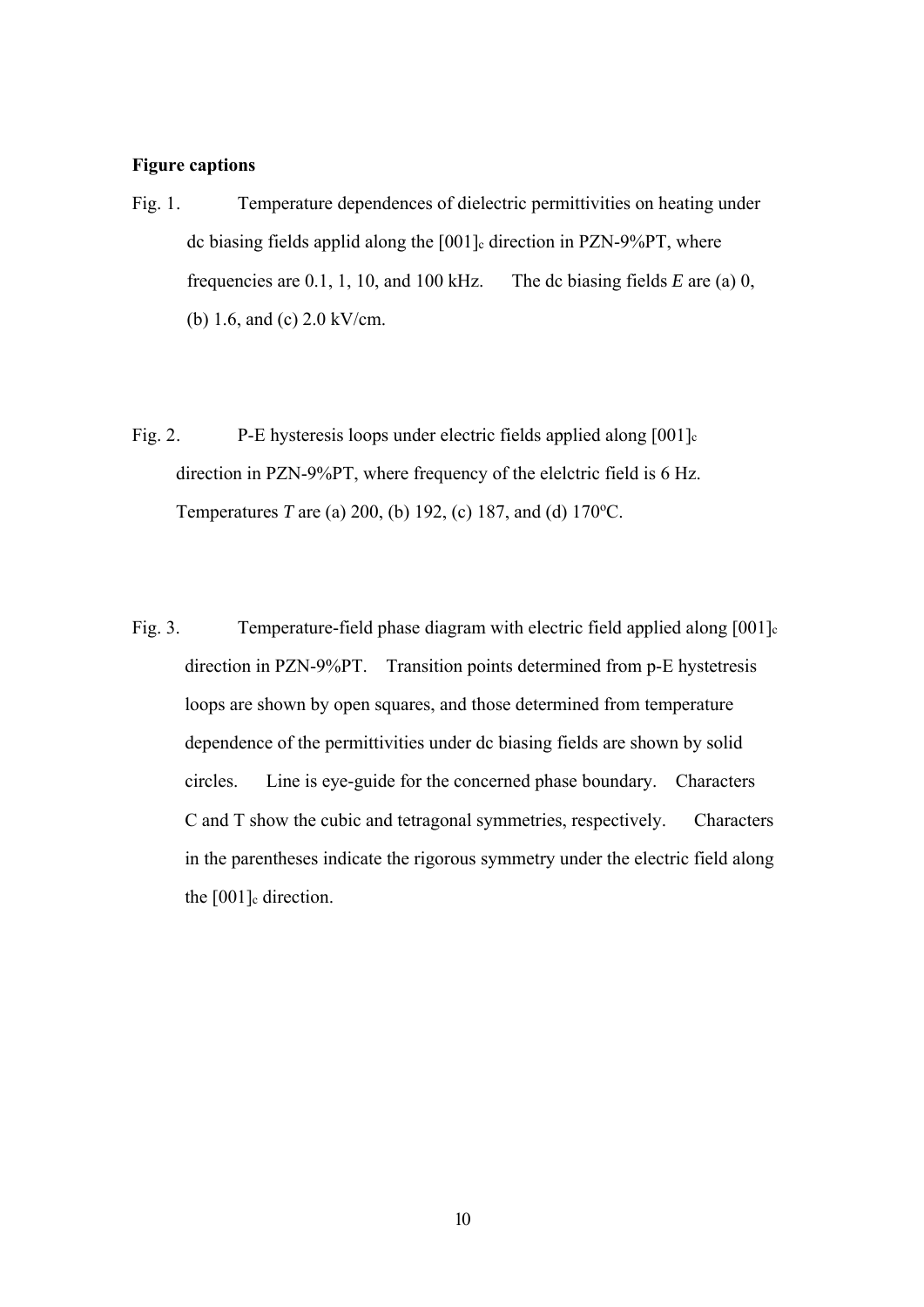

Fig. 1. Temperature dependences of dielectric permittivities on heating under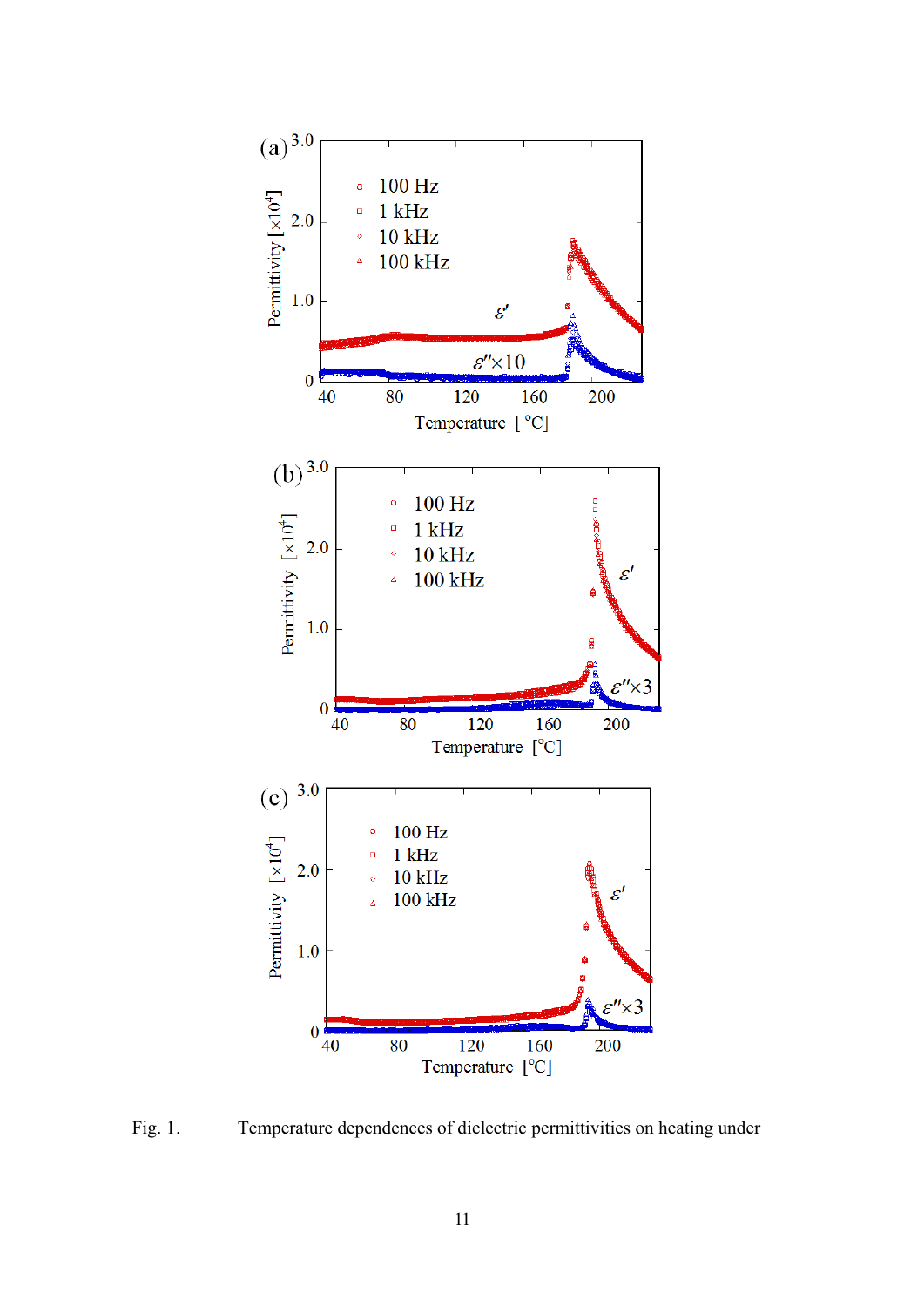dc biasing fields applid along the [001]<sub>c</sub> direction in PZN-9%PT, where frequencies are 0.1, 1, 10, and 100 kHz. The dc biasing fields *E* are (a) 0, (b) 1.6, and (c) 2.0 kV/cm.

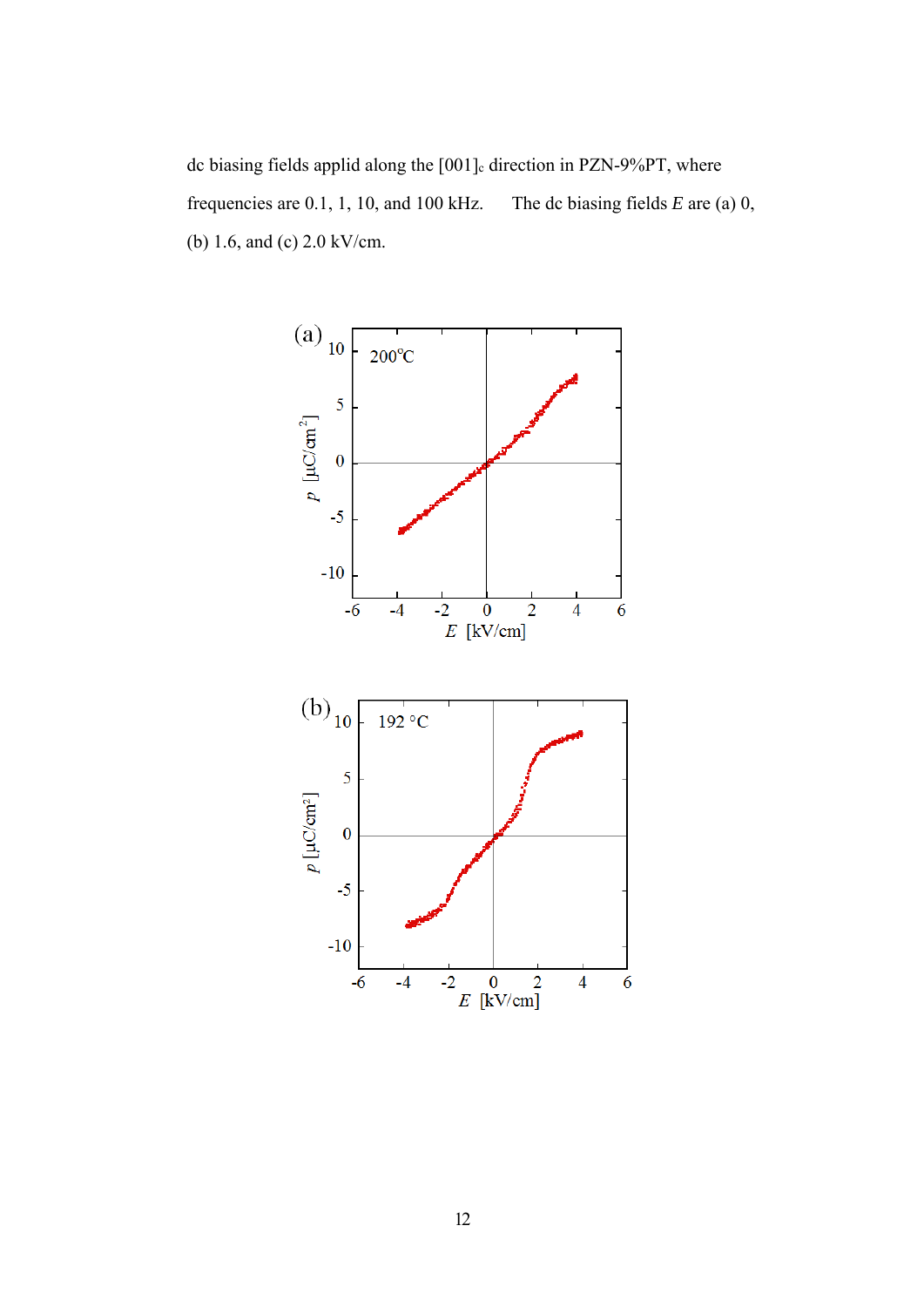![](_page_13_Figure_0.jpeg)

Fig. 2. P-E hysteresis loops under electric fields applied along [001]<sub>c</sub> direction in PZN-9%PT, where frequency of the elelctric field is 6 Hz. Temperatures *T* are (a) 200, (b) 192, (c) 187, and (d) 170°C.